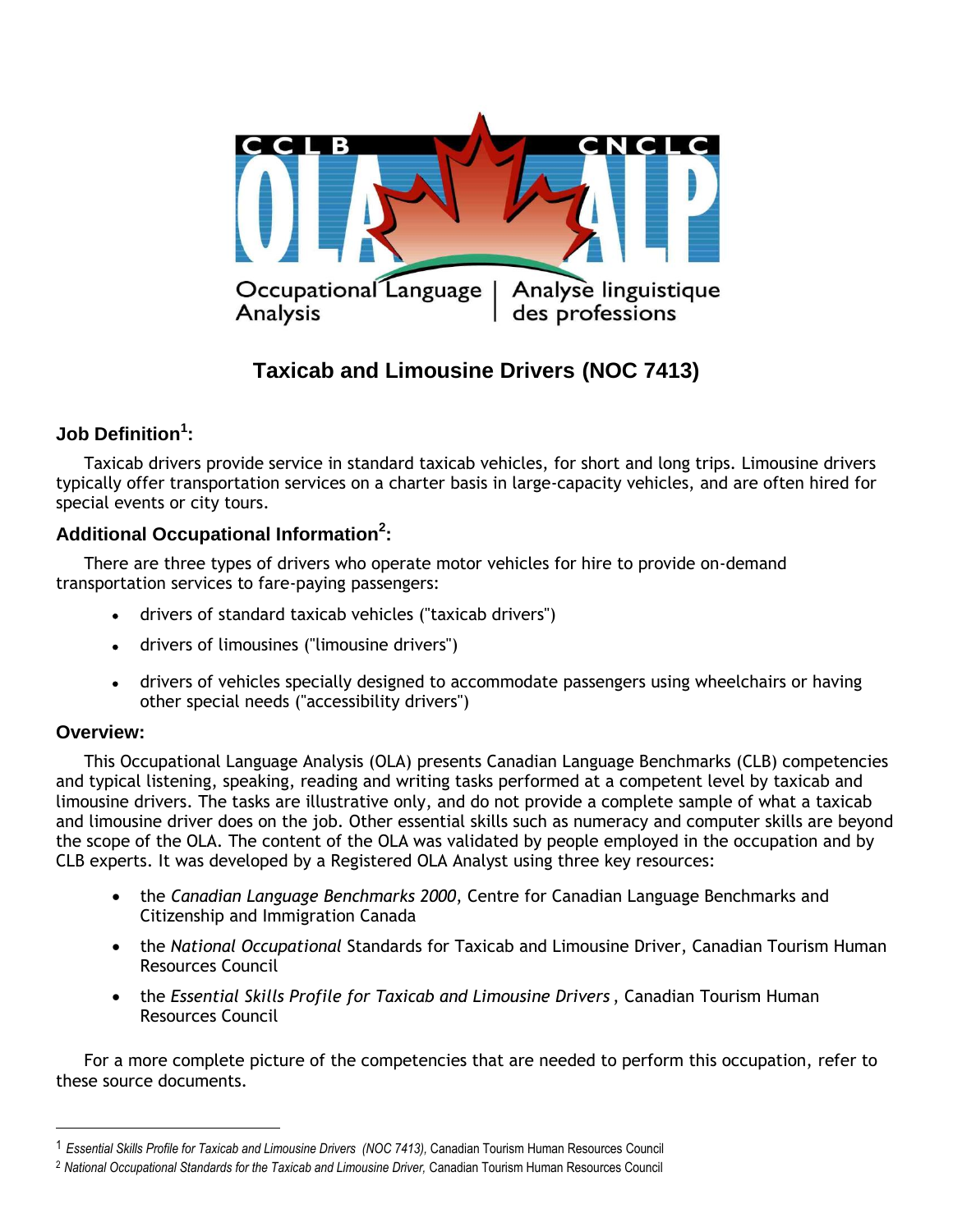## **How to Read this Occupational Language Analysis:**

The titles, numbers and sequence of categories are based on the *Canadian Language Benchmarks 2000*, which address four major skill areas: speaking, listening, reading and writing. CLB competencies (language descriptors) are entered at the left margin and followed by a number indicating the benchmark level (1 – 12) for each competency. Sample occupational tasks (work/task descriptors) drawn from the Essential Skills Profile or the National Occupational Standards are indented and italicized underneath each competency and referenced to their source, as follows:

| <b>Task Source</b>                                                                | <b>Reference</b>                                   | <b>Example</b>                                                                        |  |
|-----------------------------------------------------------------------------------|----------------------------------------------------|---------------------------------------------------------------------------------------|--|
| <b>Essential Skills Profile</b>                                                   | $ES + the first letters of the profile$<br>section | (ES-DU) = Essential Skills Profile, Document Use section                              |  |
| <b>National Occupational</b><br>$NOS + the section/subsection$<br><b>Standard</b> |                                                    | (NOS-B2.5) = National Occupational Standard, Major<br>Category B, Skill 2; Subskill 5 |  |

#### **Comparative Ratings:**

 $\overline{a}$ 

The following chart compares typical and most complex essential skills ratings for taxicab and limousine driver, based on the Essential Skills Profile, to the corresponding range of CLB ratings, as suggested in *Relating Canadian Language Benchmarks to Essential Skills: A Comparative Framework<sup>3</sup>* . These are general ranges and there may be some language tasks that fall outside of this range.

| <b>Skill Area</b> | <b>Typical</b>          |            | <b>Most Complex</b>     |            |
|-------------------|-------------------------|------------|-------------------------|------------|
|                   | <b>Essential Skills</b> | <b>CLB</b> | <b>Essential Skills</b> | <b>CLB</b> |
| Speaking          | $1 - 3$                 | $5 - 10$   |                         | $9 - 10$   |
| Listening         | $1 - 3$                 | $5 - 10$   |                         | $9 - 10$   |
| <b>Reading</b>    | $2 - 3$                 | $6 - 9$    |                         | $7 - 9$    |
| Writing           | $1 - 2$                 | $4 - 7$    |                         | 8          |

## **Common Conditions of Communication:**

| <b>Condition</b> | <b>Description</b><br>- following directions from customers and dispatch; providing customer service; social<br>interaction; exchanging information with customers, dispatch and other drivers |  |
|------------------|------------------------------------------------------------------------------------------------------------------------------------------------------------------------------------------------|--|
| <b>Purpose</b>   |                                                                                                                                                                                                |  |
| Audience         | - mostly customers, other drivers and dispatch or supervisors; typically one-on-one<br>interaction; occasionally in small groups                                                               |  |
| Context          | $-$ in cars and in traffic; occasionally stressful conditions with multiple distractions                                                                                                       |  |
| <b>Topic</b>     | - familiar and common; detailed and explicit; mostly concrete                                                                                                                                  |  |
| Mode             | - face-to-face; in-person, often maintaining eye contact through a rear view mirror; two-<br>way radio, cellular phone, computer and GPS                                                       |  |
|                  |                                                                                                                                                                                                |  |

<sup>3</sup> *Relating Canadian Language Benchmarks to Essential Skills: A Comparative Framework*; Centre for Canadian Language Benchmarks, 2005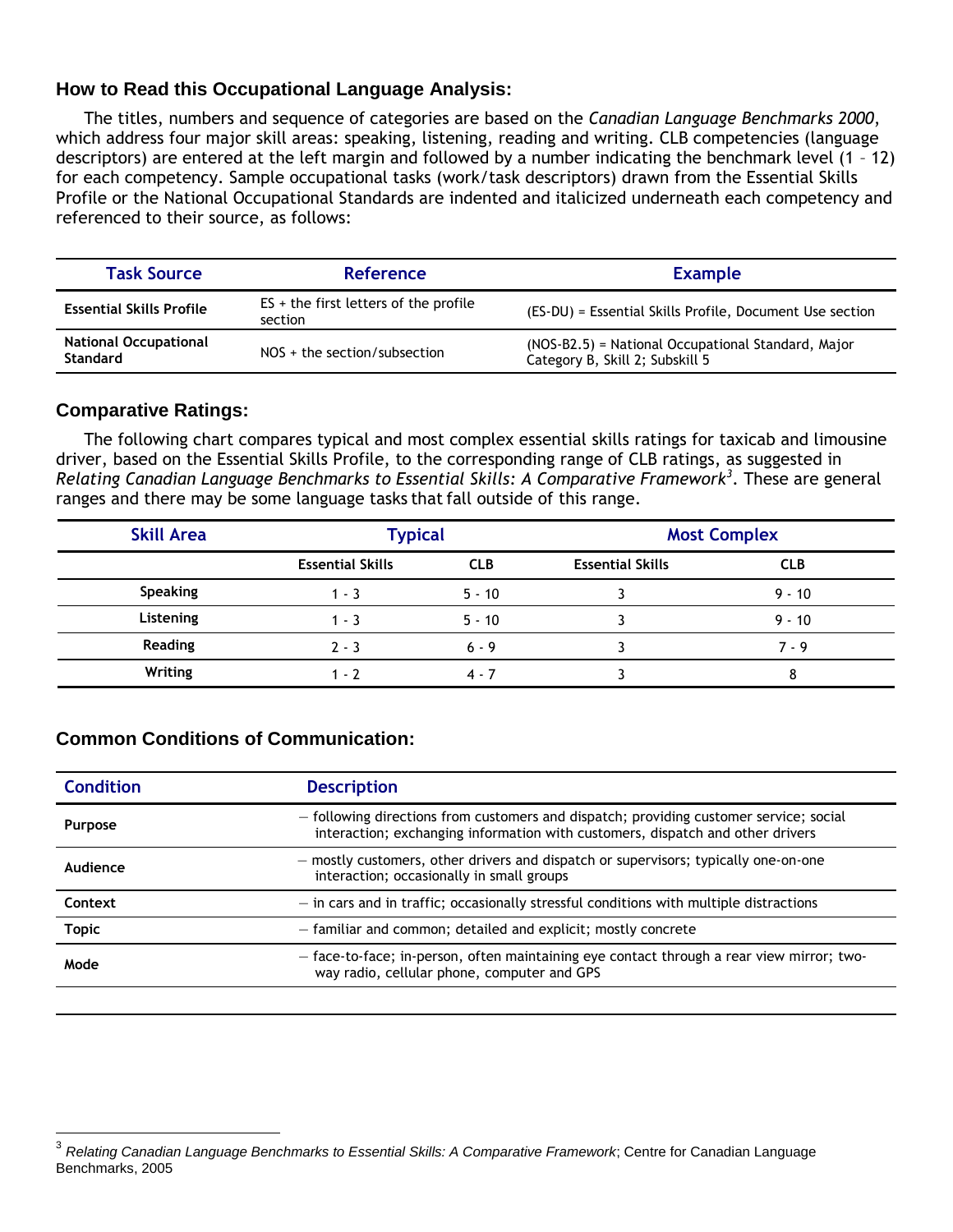## **I. Social Interaction**

## **Interpersonal Competencies**

#### **Greet, introduce self and ask about the other person. (CLB 3)**

- *greet passenger (NOS-B1.1b)*
- *introduce yourself (NOS-B1.2g)*

## **Open, close and respond to short casual small talk. (CLB 4)**

*interact with customers to…exchange pleasantries (ES-OC)*

## **Take leave appropriately. (CLB 4)**

- *thank passenger; offer business card to passenger, promoting future business (NOS-B1.1)*
- *thank passenger regardless of amount given (NOS-G1.10b)*

## **Respond to small talk comments. (CLB 5)**

*interact with customers to…entertain them (ES-OC)*

## **Extend, accept or decline an invitation or offer. (CLB 5)**

- *offer use of safety equipment (NOS-D1.3c)*
- *ask passenger if assistance is required (NOS-B1.2d)*
- *offer pen and paper to aid in communication (NOS-B1.2h)*

## **Respond to a minor conflict or complaint. (CLB 8)**

- *have disputes with customers over fares and routes. Drivers compare metered fares to flat rate fares for the same distance, show customers maps, and explain why alternate routes were taken (ES-TS)*
- *take responsibility for own mistakes (NOS-B2.1d)*
- *attempt to resolve the situation [when handling complaints during a trip] (NOS-B2.1e)*
- *identify mutually acceptable solution [when handling difficult passengers] (NOS-B2.2c)*

#### **Respond to perceived hostility, blaming, putdowns, sarcasm, sabotage, condescension/patronizing or lies in social interaction. (CLB 10)**

- *interact with difficult customers, including those who are inebriated, hostile or rude. Drivers must speak in such a way as to diffuse or divert situations involving aggressive behaviour (ES-OC)*
- *encounter aggressive, rude, and hostile customers…ask that the behaviour be stopped, or ignore the behaviour to prevent a situation from escalating (ES-TS)*
- *handle difficult passengers (NOS-B2.2)*

## **Express and respond to negative value judgments/criticism. (CLB 11)**

 *may defend themselves and answer questions at disciplinary meetings with dispatch companies and regulatory bodies. How well drivers present information can affect the disciplinary outcomes, such as findings, fines, and suspensions (ES-OC)*

## **Conversation Management**

## **Encourage others in a conversation by showing interest. (CLB 5)**

*establish direct communication with the passenger before departure to allow detection of suspicious behaviours (NOS-D1.7a)*

## **Confirm own comprehension. (CLB 7)**

- *confirm destination with passenger (NOS-B1.1e)*
- *confirm understanding of situation, acknowledge situation (NOS-B2.1b)*
- *confirm understanding, for example: ask questions to clarify meaning; repeat or paraphrase what was said (NOS-C1.2d)*
- *confirm with passenger whether the fare will be calculated using a meter, flat rate, or contract rate (NOS-G1.1)*
- *confirm method of payment at the beginning of the trip (NOS-G1.2)*
- *confirm amount of money received by counting cash out loud in a manner that captures the passenger's attention (NOS-G1.3c)*

## **Use a number of strategies to keep the conversation going: hold the floor; resume after interruption; change topic. (CLB 7)**

- *speak with [other drivers] to increase their safety when driving at night (ES-OC)*
- *call another driver and maintain verbal contact until the end of the fare [when driving aggressive, rude or hostile customers] (ES-TS)*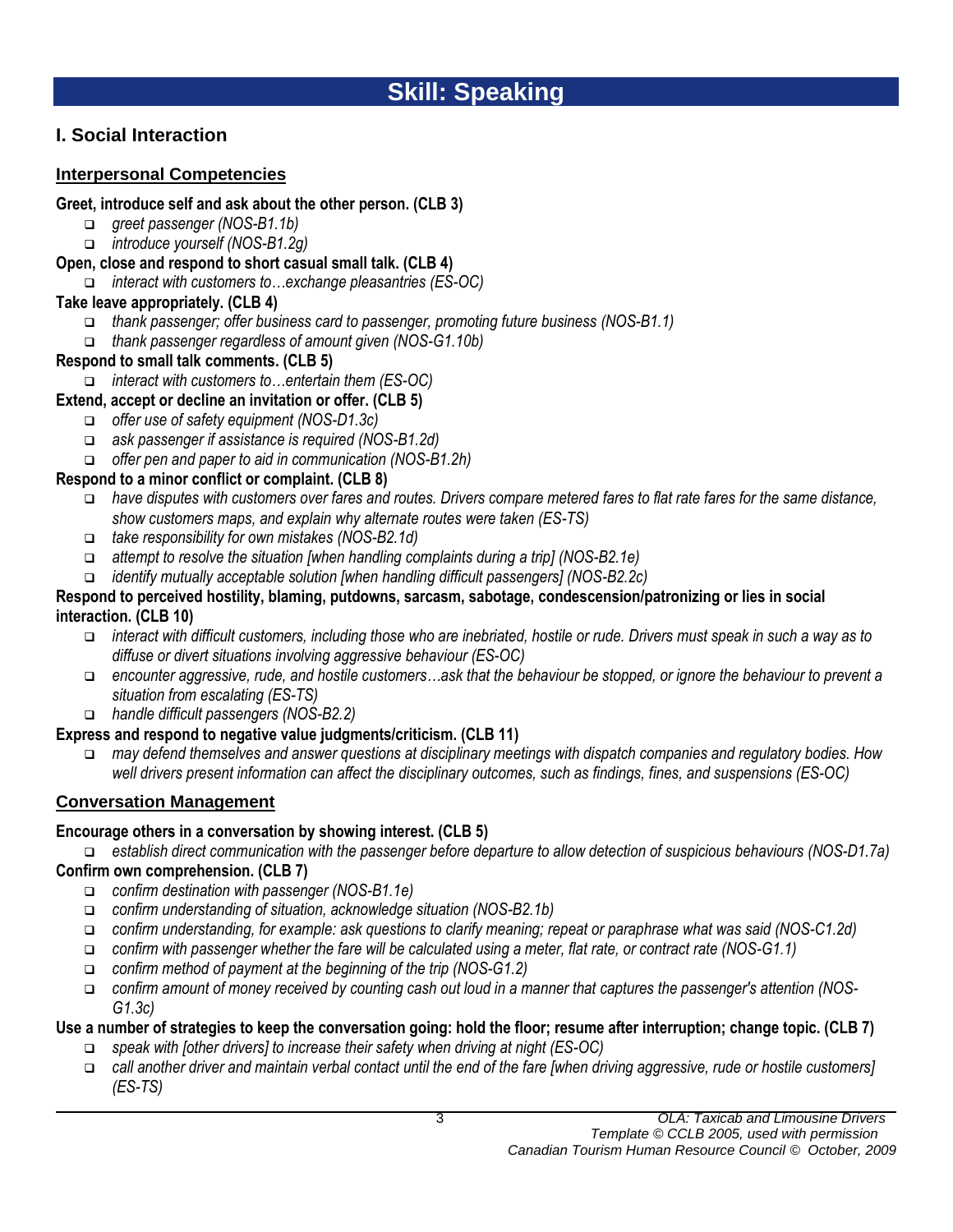## **Contribute to/co-manage a discussion or debate in a small formal group (work meeting, seminar). (CLB 9)**

 *may participate occasionally in supervisory or leadership activities. Drivers can be involved in formal group discussions with co-workers and supervisors to discuss work procedures or product improvement. They also have opportunities to make suggestions on improving work processes and to select contractors and suppliers (ES-WWO)*

## **Phone Competencies**

## **Carry on a brief phone conversation in a professional manner. (CLB 8)**

*speak on the phone with other drivers during fares, ending fares, and calling 911 (ES-TS)*

## **II. Instructions**

## **Give sets of simple everyday instructions and directions. (CLB 4)**

*ask passenger to exit vehicle using curb-side door (NOS-D1.2h)*

- **Give an extended set of sequentially presented simple clause instructions/directions on daily routine actions. (CLB 5)**
	- *arrange for passenger pick-up in case of vehicle breakdown (NOS-F1.2b)*

## **III. Suasion (Getting Things Done)**

## **Ask for, offer, and accept assistance. (CLB 3)**

- *ask for assistance from others, if necessary (NOS-B1.2e)*
- *offer arm when walking to and from vehicle (NOS-B1.2g)*

## **Give and get permission. (CLB 5)**

*seek approval to proceed (NOS-B1.1g)*

## **Call for emergency assistance. (CLB 5)**

- *radio dispatchers to report [potentially dangerous] individuals to the police (ES-TS)*
- *notify appropriate authorities immediately e.g., 911, police, dispatch (NOS-D1.3b)*

## **Make a simple formal suggestion; provide reason. (CLB 6)**

- *converse with customers and make recommendations (ES-RT)*
- *provide information and recommendations about local services and activities (ES-OC)*
- *explain the purpose of safety devices and aids and use humour and respect to get compliance (ES-TS)*
- *promote other services available from the taxicab industry (NOS-A1.1d)*
- *recommend hotels, restaurants, or similar facilities that will meet [customers'] needs (NOS-A1.1n)*
- *refer passengers to appropriate authority if the situation cannot be resolved (NOS-B2.1g)*
- *refuse or interrupt service if there are reasonable grounds to believe that personal safety is at risk (NOS-D1.6a)*

## **Make a verbal request for an item. (CLB 6)**

- *request deposits if they think customers are unable to pay (ES-TS)*
- *ask dispatch to provide assistance; contact another driver who can speak passenger's language (NOS-C1.2f)*
- *ask passenger for fare or to demonstrate ability to pay in advance, if permitted by regulation (NOS-D1.5t)*

## **Give and respond to a warning; discourage others. (CLB 7)**

- *may threaten to call the police and inform dispatch to refuse future pick-ups from that location (ES-TS)*
- *give verbal description of obstacles [when providing assistance to visually impaired passengers] (NOS-B1.2g)*
- *ask passenger to leave [in situations in which service can be refused] (NOS-B2.3d)*

## **Request a word. Ask for and respond to recommendations or advice. (CLB 7)**

 *access up-to-date information using various resources: organizations, for example: tourism and visitor information bureaus, chamber of commerce, city/municipal office, taxicab company, community and economic development offices (NOS-E2.1c)*

## **Make an extended suggestion on how to solve an immediate problem or make an improvement. (CLB 7)**

- *speak with supervisors to make suggestions for improving work procedures such as dispatching processes (ES-OC)*
- *resolve delivery problems as soon as possible (NOS-B1.5f)*
- *resolve document delivery problems and advise dispatch as soon as possible (NOS-B1.5g)*

## **Respond to threats (overt and covert). (CLB 10)**

 *refuse service to passenger who refuses to move when blocking driver's view in the rear-view mirror and poses a potential threat (NOS-D1.7d)*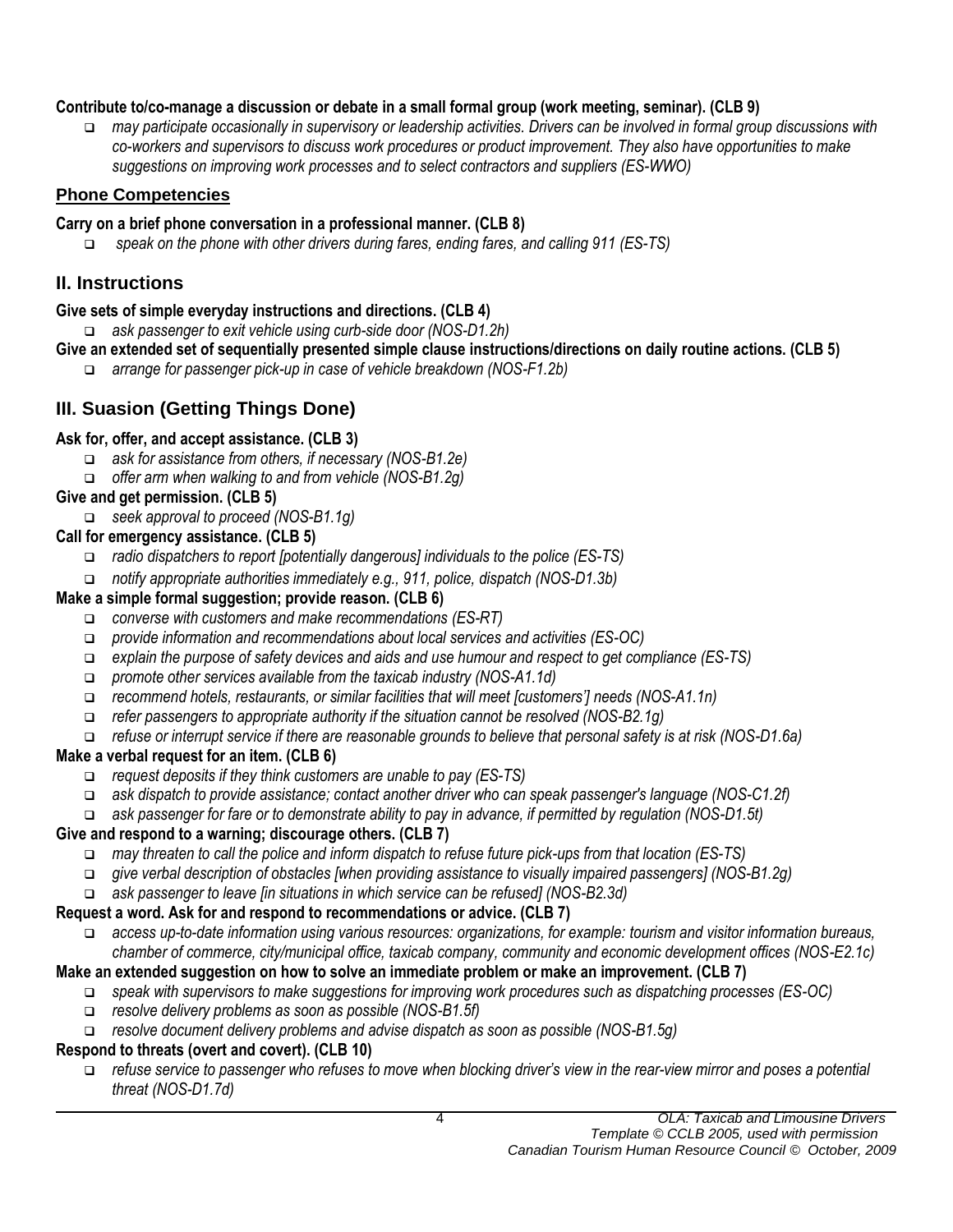*ask passenger who refuses to discontinue undesirable behavior to leave vehicle (NOS-D1.7e)*

## **IV. Information**

## **Presentations**

## **Tell a detailed story/report an incident. (CLB 5)**

- *speak with police officers to provide details about accidents that they are involved in or have witnessed and to report crimes and other community service information (ES-OC)*
- *notify dispatch or appropriate authority immediately following a vehicle collision, as applicable (NOS-D1.4b)*
- *exchange information with other drivers (when involved in a collision), including: licence plate number; insurance; driver's licence number (NOS-D1.4c)*

## **Relate a detailed sequence of events from the past; tell a detailed story, including reasons and consequences. (CLB 6)**

- *speak with supervisors about events such as customer injuries during transportation and potential complaints from customers, and to file complaints about dispatchers and other drivers (ES-OC)*
- *provide accurate information to authorities immediately, for example: physical description of suspect; location of incident; time of incident; nature of incident and circumstances (NOS-D1.7i)*

## **Describe and compare people, places etc. (CLB 6)**

*speak positively about the area (NOS-A1.1k)*

## **Interaction One-on-One**

## **Ask for and provide information related to routine daily activities (e.g., personal, family, others, work). (CLB 5)**

- *interact with customers to clarify route preferences (ES-OC)*
- *ask if receipt is required; ask if specific route is preferred; ask if temperature inside the vehicle is comfortable (NOS-A1.1f)*
- *ask if there are any fragile items (NOS-B1.1c)*
- *ask passenger for destination (NOS-B1.1d)*
- *inform passenger of most direct and practical route (NOS-B1.1g)*
- *notify dispatch of trip details and estimated time of return (NOS-B1.3c)*
- *notify dispatch promptly [to report and describe a lost item] (NOS-B1.4a)*
- *notify dispatch or another individual before leaving for a long-distance trip, for example: pick-up location, destination, time of departure, estimated time of return, name of passenger (NOS-D1.5v)*
- *communicate location and situation to dispatch (NOS-D1.6c)*

## **Ask for and provide information in an interview related to daily activities. (CLB 6)**

- *talk with other drivers to share information such as directions, leads on fares, and areas to avoid (ES-OC)*
- *notify dispatch of refusal of service and reason (NOS-B2.3e)*
- *inform dispatch when [in dangerous] locations, if applicable (NOS-D1.5n)*

#### **Ask for and provide detailed information related to personal needs, varied daily activities and routine work requirements. (CLB 7)**

- *notify dispatch of unusual situation such as injury or damage to property [when handling complaints during a trip] (NOS-B2.1h)*
- *report details to dispatch, if required, [when handling difficult passengers] (NOS-B2.2e)*
- *inform passenger if service must be refused and provide reason (NOS-B2.3b)*
- *communicate location and [potentially dangerous] situation to dispatch (NOS-D1.6c)*
- *notify dispatch or police immediately in life-threatening situations to eliminate risk of harm to self or others (NOS-D1.7h)*
- *provide general information … to meet passenger needs, for example: hours of operations; festivals, attractions, and special events; costs; location; targeted audience (NOS-E2.1b)*
- *inform proper authority of suspected fraud (NOS-G1.3b)*

#### **Ask for and/or provide detailed information related to personal needs, varied daily activities and routine work requirements. (CLB 8)**

- *entertain customers during longer rides and when providing tours [with information and knowledge about local historical facts] (ES-RT)*
- *provide tourism information…share knowledge, feelings and pride, thus encouraging passenger to experience what local area, zone/region, province/territory, and country have to offer (NOS-E2.1)*

## **Discuss options. (CLB 8)**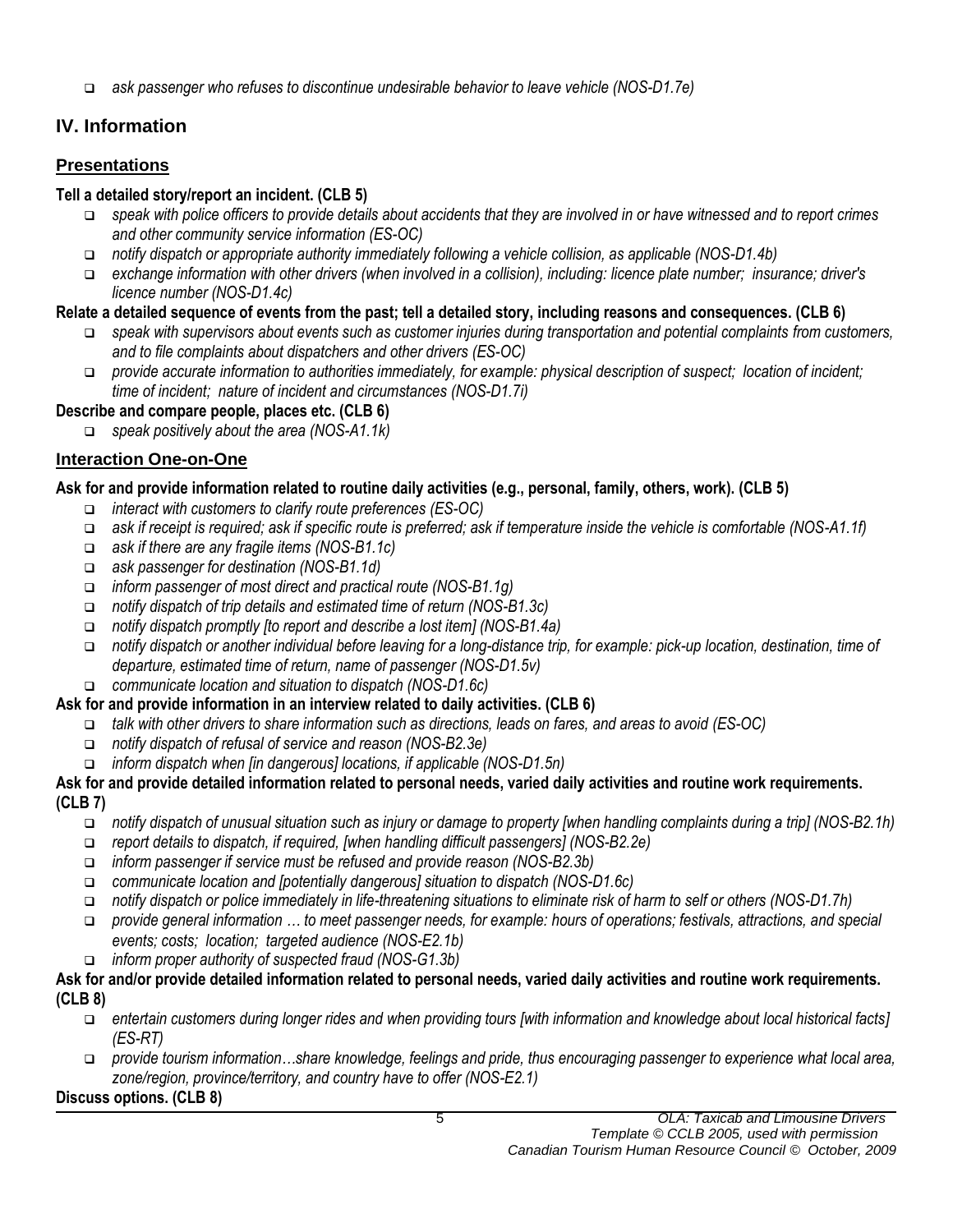*interact with suppliers such as mechanics to negotiate service work and prices and to discuss vehicle maintenance requirements (ES-OC)*

# **Skill: Listening**

## **I. Social Interaction**

**Identify stated and unspecified details, facts and opinions about situation and relationship of participants containing expression of and response to gratitude and appreciation, complaint, hope, disappointment, satisfaction, dissatisfaction, approval and disapproval. (CLB 7)**

- *listen to [complaining] passenger (NOS-B2.1a)*
- *confirm understanding of situation (NOS-B2.1b)*

## **II. Instructions**

**Follow sets of sequentially presented four- to five-clause everyday instructions and directions relating to movement and position in space, manner, frequency and duration. (CLB 4)**

- *confirm destination with passenger (NOS-B1.1e)*
- *take route as instructed by passenger (NOS-B1.1g)*
- *confirm location of delivery (NOS-B1.5a)*

**Understand a set of instructions when not presented completely in point form: sequence/order must be inferred from the text. (CLB 6)**

*interact with customers to…receive instructions (ES-OC)*

## **Understand sets of instructions related to simple technical and non-technical tasks. (CLB 7)**

- *receive driving assignments [from dispatch] throughout the day (ES-TS)*
- *communicate with dispatchers to receive fares and instructions and with other drivers to share information (ES-WWO)*
- *verify passenger's method of payment to determine if it is consistent with regulations and specific company policies (NOS-G1.2a)*

## **Understand simple directions on the phone. (CLB 7)**

- *consult dispatchers, other drivers, customers…to find locations with which they are unfamiliar (ES-TS)*
- *get phone number, address, and name of person responsible for children at pick-up and drop-off locations (NOS-D1.2e)*

## **Understand simple messages left on voice-mail (with five to seven details). (CLB 7)**

 *confirm location of delivery (NOS-B1.5a); collect information about sender and receiver (NOS-B1.5b); establish methods of payment and fare before delivery (NOS-B1.5c); establish time of delivery (NOS-B1.5d)* 

## **III. Suasion (Getting Things Done)**

## **Demonstrate comprehension of factual details and some inferred meanings in simple advice and suggestions, announcements and commercials. (CLB 5)**

*call dispatch and listen to radio stations to determine which traffic routes have less volume (ES-TS)*

**Demonstrate comprehension of details and speaker's purpose in suggestions, advice, encouragements and requests. (CLB 6)**

- *accommodate passenger's requests whenever possible and reasonable, e.g., adjust radio and temperature settings (NOS-B1.1i)*
- *provide receipt upon request (NOS-G1.4)*

## **IV**. **Information**

**Demonstrate comprehension of mostly factual details and some inferred meanings in a story about obtaining goods or services; a report or a forecast; a news item. (CLB 4)**

- *consult weather reports (ES-TS)*
- *listen to the radio (ES-CL)*

 *check weather reports, check traffic reports, road hazards, and construction reports to be aware of traffic flow (NOS-F1.1a)* **Demonstrate comprehension of the gist, factual details and some inferred meanings by listening to a descriptive or narrative text. (CLB 5)**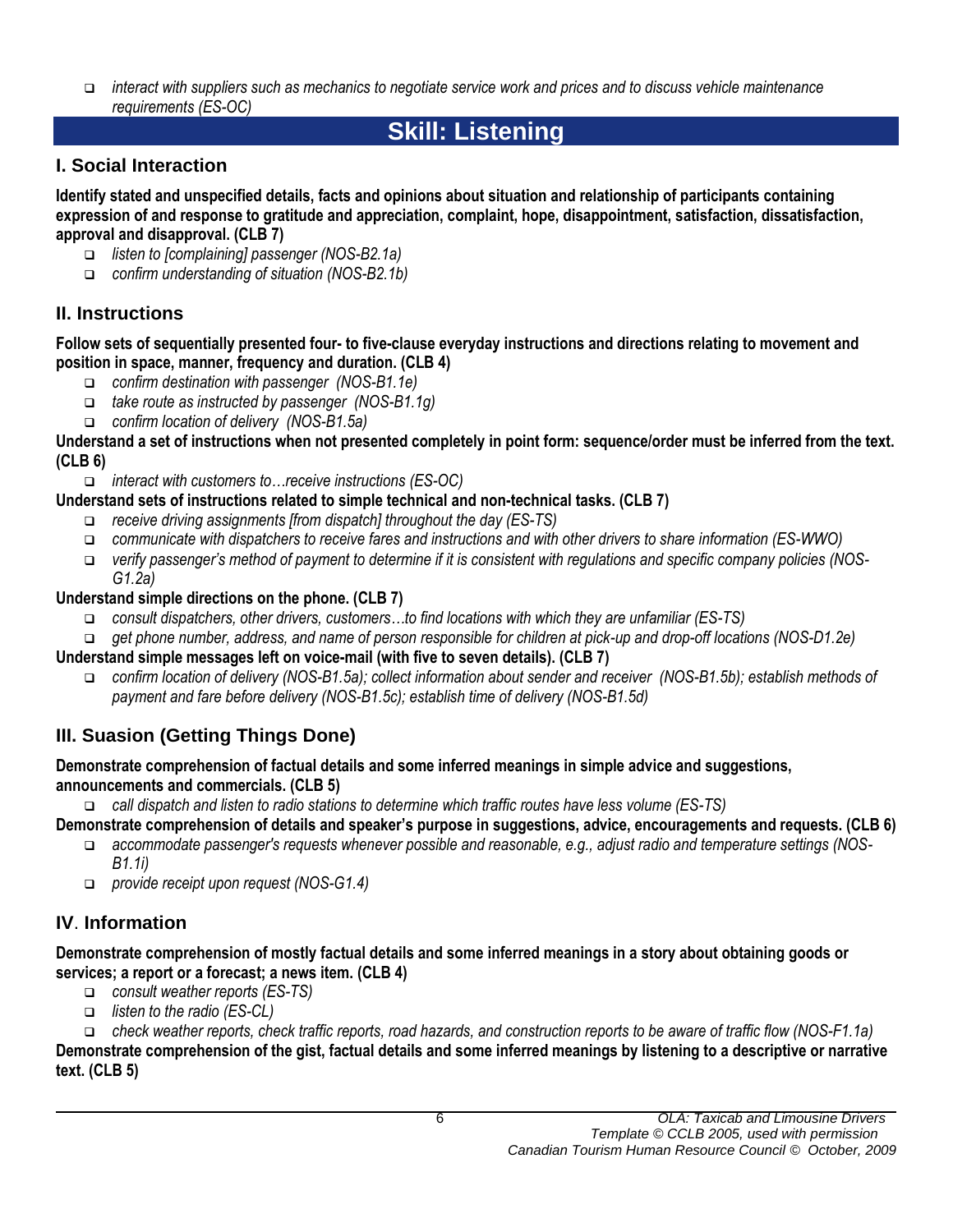*listen to dispatchers over two-way radios. For example…dispatchers provide drivers with fare information such as location, number of people, and special needs requirements. Drivers listen to dispatchers for traffic updates and general information (ES-OC)*

 *exchange information with other drivers, including: licence plate number; insurance; driver's licence number (NOS-D1.4c)* **Identify main ideas, supporting details, statements and examples in a descriptive or narrative presentation, or in a group interaction (e.g., meeting, discussion). (CLB 6)**

 *(listen to) colleagues such as concierges, tourism personnel, restaurant owners, and managers about activities and services (ES-OC)*

**Demonstrate comprehension of mostly factual details and some inferred meanings in an extended description, report or narration when events (or stages) are reported out of sequence. (CLB 7)**

- *gather information about local events and national affairs from…radio broadcasts, as well as by speaking with other drivers, dispatch (ES-TS)*
- *access up-to-date (tourist) information using radio; television; recommendations from other (NOS-E2.1c)*

**Identify facts, opinions and attitudes in conversations about abstract and complex ideas on a familiar topic. (CLB 8)**

*learn through discussions with drivers, dispatchers, concierges, and tourism personnel (ES-CL)*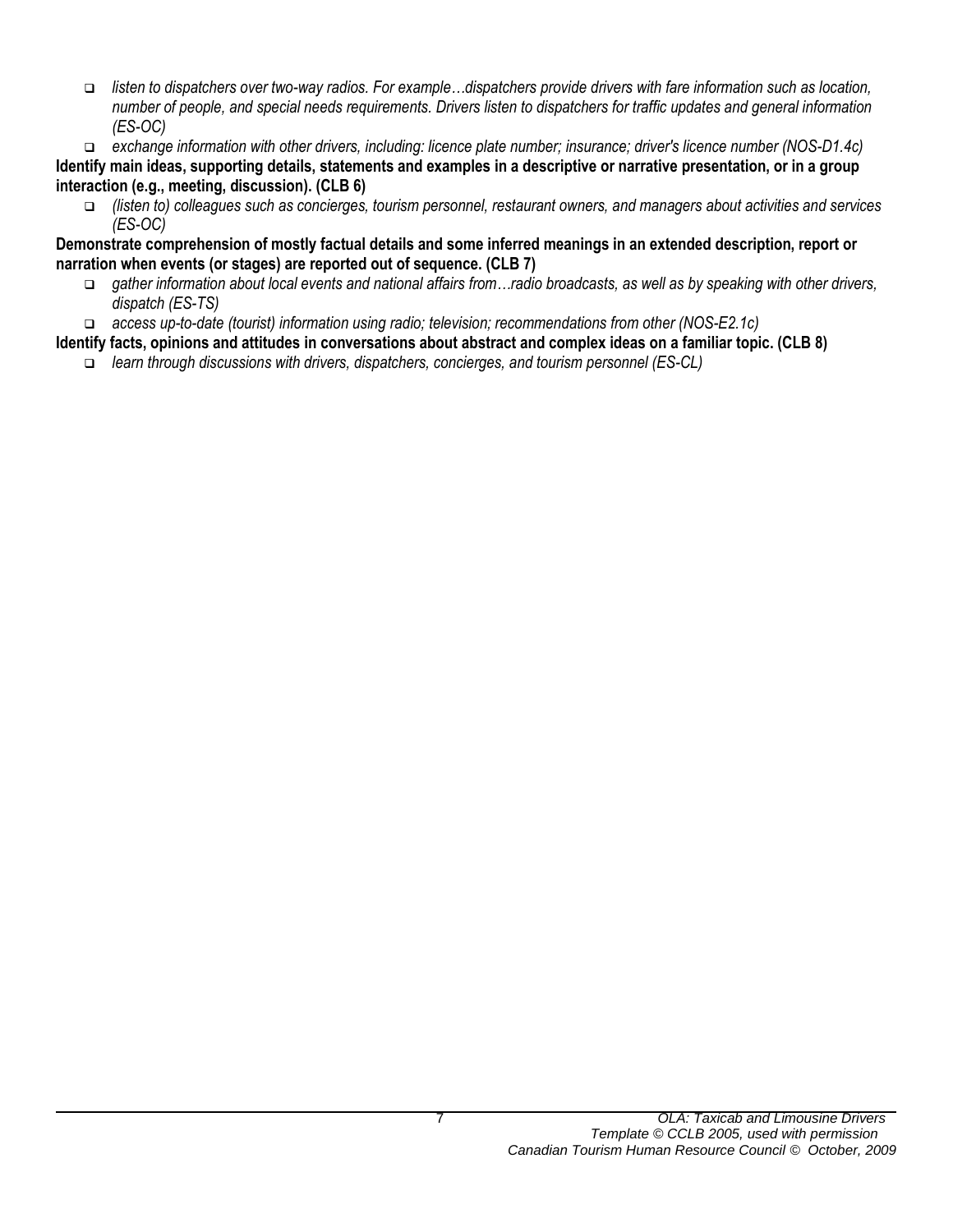# **Skill: Reading**

## **I. Social Interaction Texts**

*No communication tasks for this category were found in the source documents. These tasks may, in fact, exist for this occupation and will require individual assessment in each work context.*

## **II. Instructions**

## **Follow one- to six-step common everyday instructions and instructional texts. (CLB 4)**

*receive customer lists for pick-up and delivery to assigned destinations (ES-TS)*

**Follow formal instructions of advisory, instructional texts, and instructions for a familiar process/procedure that require integration of several pieces of information. (CLB 9)**

 *read provincial, city and airport taxi regulations concerning vehicle advertising, queuing, and drive-away procedures. Drivers refer to the regulations to ensure that they follow procedures and meet requirements and standards (ES-RT)*

## **III. Business/Service Texts**

## **Find information in formatted texts: forms, tables, schedules, directories. (CLB 3)**

- *scan street signs, building numbers and address labels when completing deliveries (ES-DU)*
- *(write down) licence plates (ES-TS)*

## **Find information in formatted texts: forms, tables, schedules, directories. (CLB 4)**

- *scan credit cards, taxi vouchers and traveller's cheques to verify expiration dates and amounts (ES-DU)*
- *check expiry date on card (NOS-G1.5b)*
- *ensure that signature matches signature on the back of the card (NOS-G1.5c)*
- *match signatures on traveller's cheques with proper identification (NOS-G1.7c)*
- **Get information from short business brochures, notices, form letters and flyers. (CLB 4)**
- *access up-to-date information using brochures (NOS-E2.1c)*

#### **Identify factual details and some inferred meanings in moderately complex business/service texts, including formatted texts. (CLB 5)**

- *scan notices on mobile data terminal screens about fares, pick-up addresses, instructions, lost and found items, areas of town to avoid, and upcoming meter calibrations (ES-DU)*
- *handle vouchers/charge slips/coupons (NOS-G1.9)*

#### **Identify factual details and some inferred meanings in moderately complex texts containing advice, requests, specifications. (CLB 6)**

 *read notes on work orders and inspection and disciplinary reports. For example, drivers scan inspection reports for comments about vehicle faults and repair requirements to pass inspections. They also read disciplinary reports from regulatory bodies to determine ruling and disciplinary actions such as fines and suspensions (ES-RT)*

## **Find two or three pieces of information in moderately complex formatted texts. (CLB 6)**

- *scan tourism, hotel, and restaurant brochures and tourist guides to stay current on available services, activities, and attractions, and to inform and make recommendations to customers (ES-RT)*
- *locate information in tracking and quality control forms. For example, drivers scan inspection forms to locate vehicle faults and repair requirements. They also scan work orders for details about vehicle repairs such as parts replaced, work performed, and hours of labour (ES-DU)*
- *verify that invoices such as mechanics' bills and airport invoices are correct (ES-N)*
- *access up-to-date information using…schedules; directories (NOS-E2.1c)*
- *ensure that credit card transaction record information is complete: date, company identification, amount of charge, authorization number…passenger signature (NOS-G1.5g)*

## **Locate three or four pieces of information in moderately complex formatted texts. (CLB 7)**

 *read notices and bulletins for up-to-date information on their organizations, unions, and regulatory bodies such as information about policies, standards, and procedures of provincial and city taxi boards and airport authorities. For example, drivers read*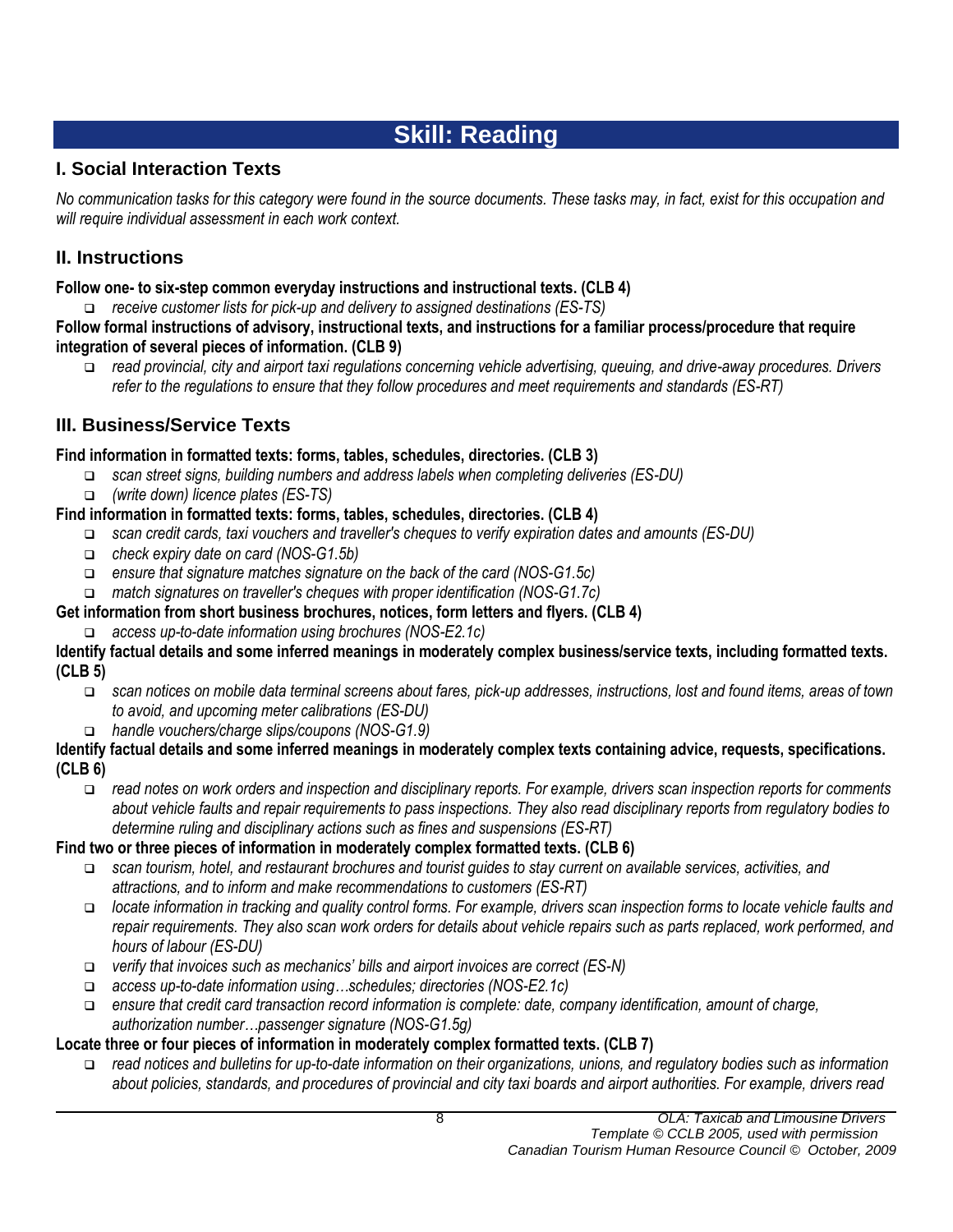*notices about taxi stand locations, dispatching fee increases, upcoming meter and safety checks, and training opportunities (ES-RT)*

*access up-to-date information using…guidebooks; accommodation guides (NOS-E2.1c)*

## **IV. Informational Texts**

#### **Get the gist, key information and important detail of simple, explicit two- to three-paragraph texts (e.g., news articles, educational/content materials, stories. (CLB 4)**

- *read local and national newspapers to keep informed about local events and activities such as concerts, festivals, conventions, and conferences and national papers. Drivers use the information to converse with customers and make recommendations (ES-RT)*
- *read newspapers, tourist guides, and other city-related information to stay current, which is an important way to provide high quality customer service (ES-CL)*

## **Demonstrate comprehension of standard maps, basic diagrams, basic graphs. (CLB 5)**

- *scan maps and tour guides to find streets and locations (ES-DU)*
- *estimate distance on maps to quote fares for customers (ES-N)*
- *consult…maps to find locations with which they are unfamiliar (ES-TS)*
- *locate route to destination using maps, city directory, or GPS (Global Positioning System) device (NOS-B1.1f)*

## **Show comprehension of a one-page moderately complex descriptive/narrative text on a familiar topic. (CLB 6)**

- *gather information about local events from tourist brochures and guides, event schedules (ES-TS)*
- *access up-to-date information using various resources: tourism publications; newspapers; magazines (NOS-E2.1c)*

## **Demonstrate comprehension of a cycle diagram, flow chart and a timeline/schedule. (CLB 6)**

- *locate information in lists and tables. For example, drivers scan hotel bulletins and event and transportation schedules for times and locations to plan work schedules and routes (ES-DU)*
- *consult with events, activities and transportation schedules to plan when and where to work (ES-TS)*

#### **Demonstrate comprehension of a one- or two-page moderately complex extended description, report or narration on a familiar topic. (CLB 7)**

- *read local and national newspapers to stay current on national affairs and politics (ES-RT)*
- *gather information about national affairs from newspapers (ES-TS)*

#### **Demonstrate comprehension of factual details and inferred meanings in an extended description, report or narration when events are reported out of sequence. Draw conclusions. (CLB 8)**

*read history books to gather information and improve their knowledge about local historical facts (ES-RT)*

## **Information Literacy/Reference and Study Skills Competencies**

#### **Access and locate three or four pieces of information in on-line electronic reference sources (e.g., World Wide Web, library databases), if available, or from print reference sources. (CLB 7)**

*access up-to-date information using media, for example: Internet (NOS-E2.1c)*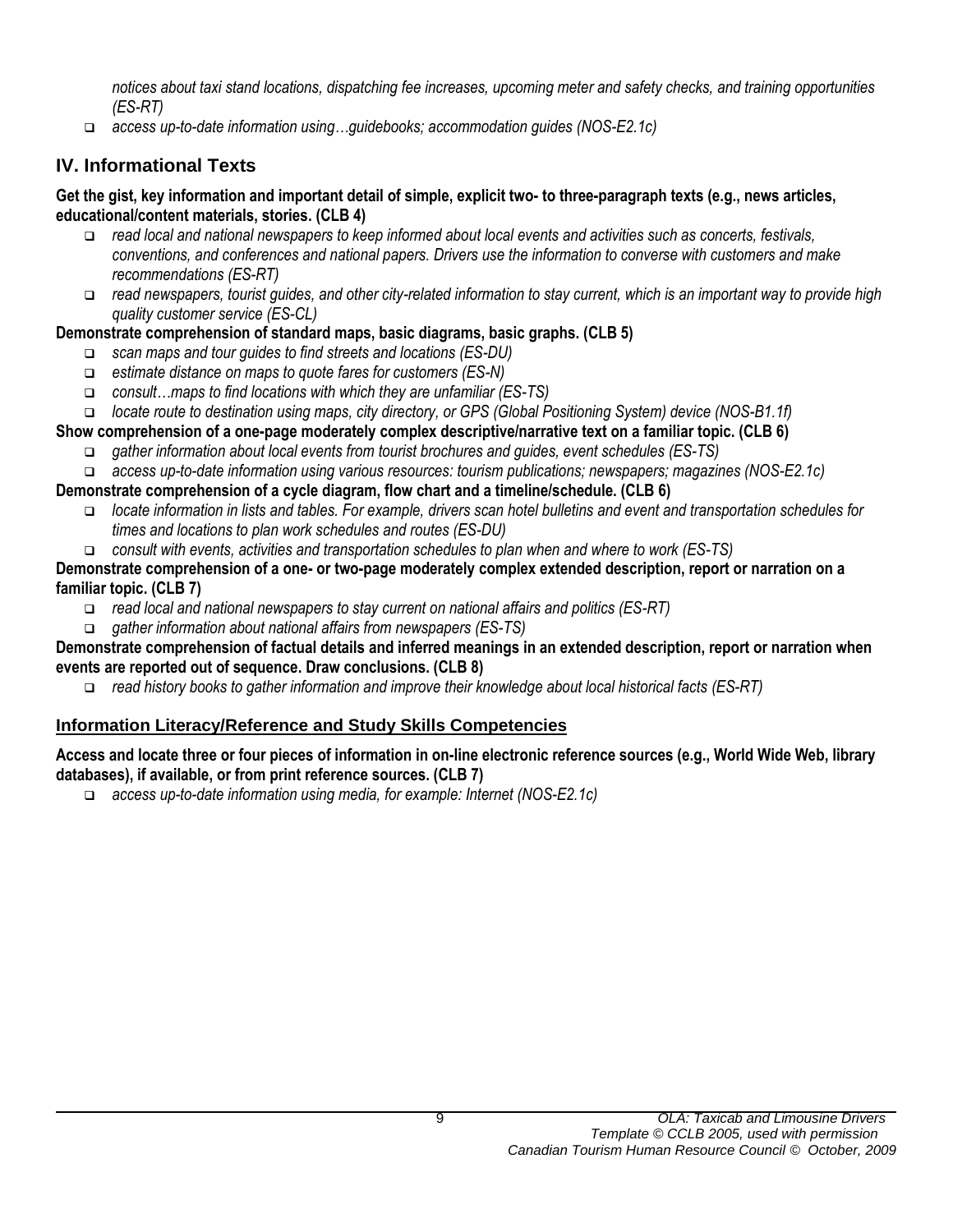# **Skill: Writing**

## **I. Social Interaction**

*No communication tasks for this category were found in the source documents. These tasks may, in fact, exist for this occupation and will require individual assessment in each work context.*

## **II. Recording/Reproducing Information**

## **Copy short texts to record information for personal use, or to complete tasks, or to learn information. (CLB 4)**

- *enter pre-arranged pick-ups, vehicle maintenance appointments, and fare details and instructions into daily planners to keep records of appointments and fares (ES-DU)*
- *record required information, including: time; date; vehicle number; driver's name; description of item (NOS-B1.4d)*
- *maintain trip record in the vehicle (NOS-G2.1a)*
- *make entries accurately after each trip (NOS-G2.1b)*
- *keep record of expenses (NOS-G2.1c)*

## **III. Business/Service Messages**

## **Fill out simple forms. (CLB 3-4)**

- *complete payment forms such as charge card slips and receipts (ES-DU)*
- *sign in and enter zone locations onto mobile data terminal keyboards (ES-DU)*
- *record meter readings and kilometers on trip sheet, if applicable (NOS-F1.3d)*
- *(fill in) information…on the receipt form: amount; company name and phone number, if applicable; destination from and to; vehicle and/or unit number; driver's signature or initial; date (NOS-G1.4a)*

## **Fill out forms. (CLB 5)**

- *complete tracking forms. For example, drivers complete "daily trip sheets," entering date, time, destinations, and fares. They also complete daily vehicle inspection sheets to verify vehicle components are operational and meet standards (ES-DU)*
- *prepare quotes and bills (ES-N)*

## **Convey business messages as written notes. (CLB 5-6)**

*send e-mail messages with attached documents and maintain distribution lists (ES-CU)*

**Convey business messages as written notes to pass on routine information, make requests, or respond to recommendations and warnings. (CLB 7)**

 *write brief details in their logbooks to record notable events throughout the day. For example, drivers record details of customer complaints about routes or fares. They write about difficult customers, how difficult situations were handled, and outcomes (such as ending the fare). They write details and observation when they witness accidents and criminal activities (ES-W)*

## **Fill out forms and other materials in pre-set formats with required brief texts. (CLB 8)**

*prepare invoice…add part, labour and rental costs, add supplies, apply GST/HST, and total amounts (ES-N)*

**Write letters to request and to respond to requests for information, directions, service/product, clarification, permission. (CLB 9)**

 *prepare "letters of understanding" for customers, outlining services, details of the deliverables, price, and down payment and final payment requirements (ES-W)*

## **IV. Presenting Information**

#### **Write a paragraph to relate/narrate a sequence of events; to describe a person, object, scene, picture, procedure or routine; or to explain reasons. (CLB 5)**

- *write notes in logbooks about repeat customers' preferences, interests, and other personal information to keep records for future reference (ES-W)*
- *record all information related to the collision: location; time; witnesses' names and contact information (NOS-D1.4d)*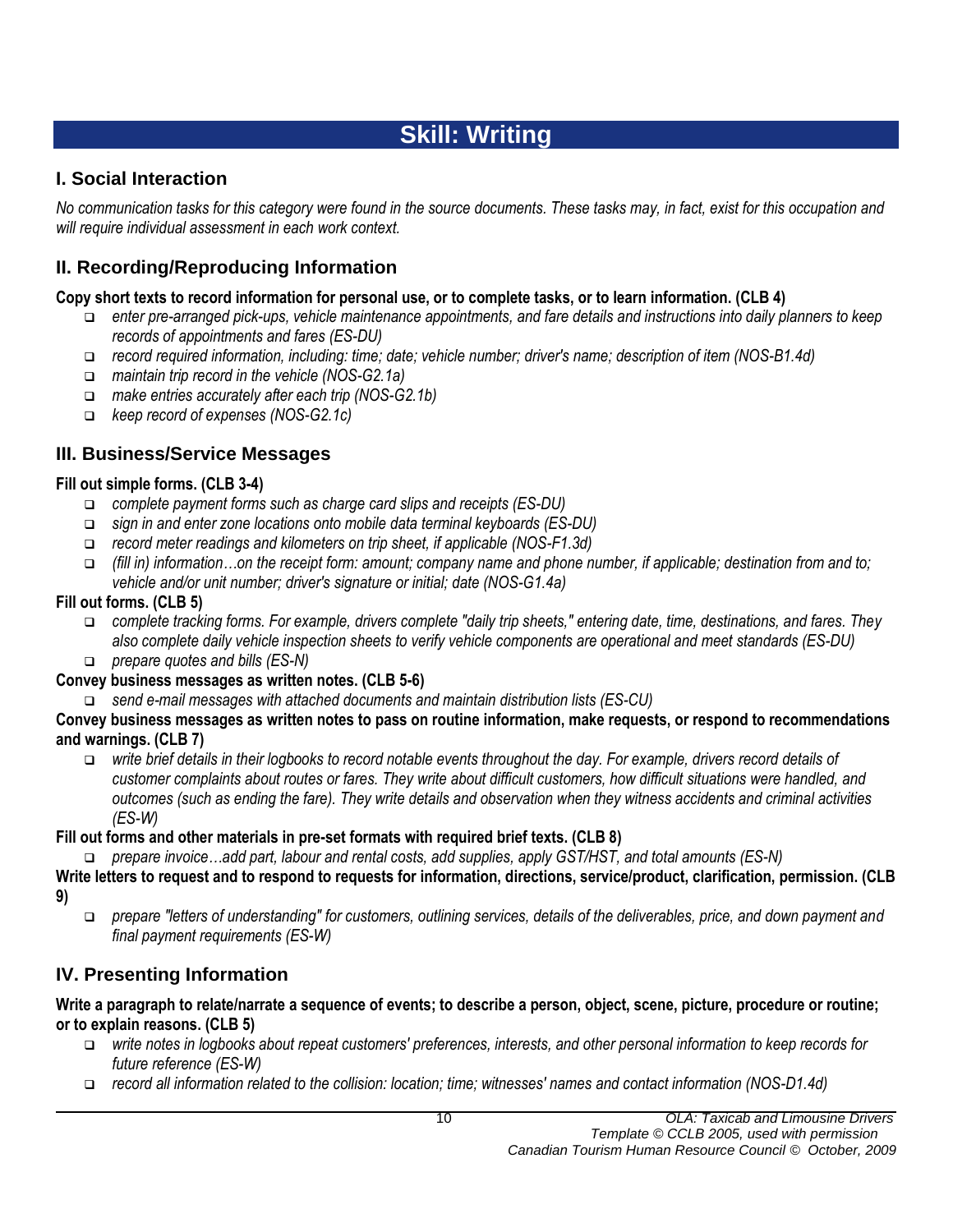#### **Write one or two paragraphs to: relate a familiar sequence of events, tell a story; provide a detailed description and comparison of people, places, objects and animals, plants, materials, or routines; or to describe a simple process. (CLB 6)**

- *write e-mail to respond to customers' queries about limousine services. Drivers outline services, describe how they can accommodate special requests, and list prices (ES-W)*
- *document details of the event and submit to appropriate authority [when handling difficult situations] (NOS-B2.1i)*
- *document incident [when handling difficult passengers] (NOS-B2.2d)*
- *document details of the situation [when service is refused] (NOS-B2.3h)*
- *write down information related to the emergency situation witnessed to assist authorities, including: sequence of events; licence plate number; date; time; location (NOS-D1.3d)*

#### **Write three or four paragraphs to narrate a historical event; to tell a story; to express or analyse opinions on a familiar abstract topic; or to provide a detailed description and explanation of a phenomenon or a process. (CLB 8)**

 *complete incident, accident, complaint, and police reports, including details of events and descriptions of people if necessary. For example, drivers complete statements in response to customer complaints. They write details about accidents that they were involved in or witnessed. They complete incident reports when customers are injured, including descriptions of the incidents, noticeable injuries, treatment provided, and follow-up action (ES-W)*